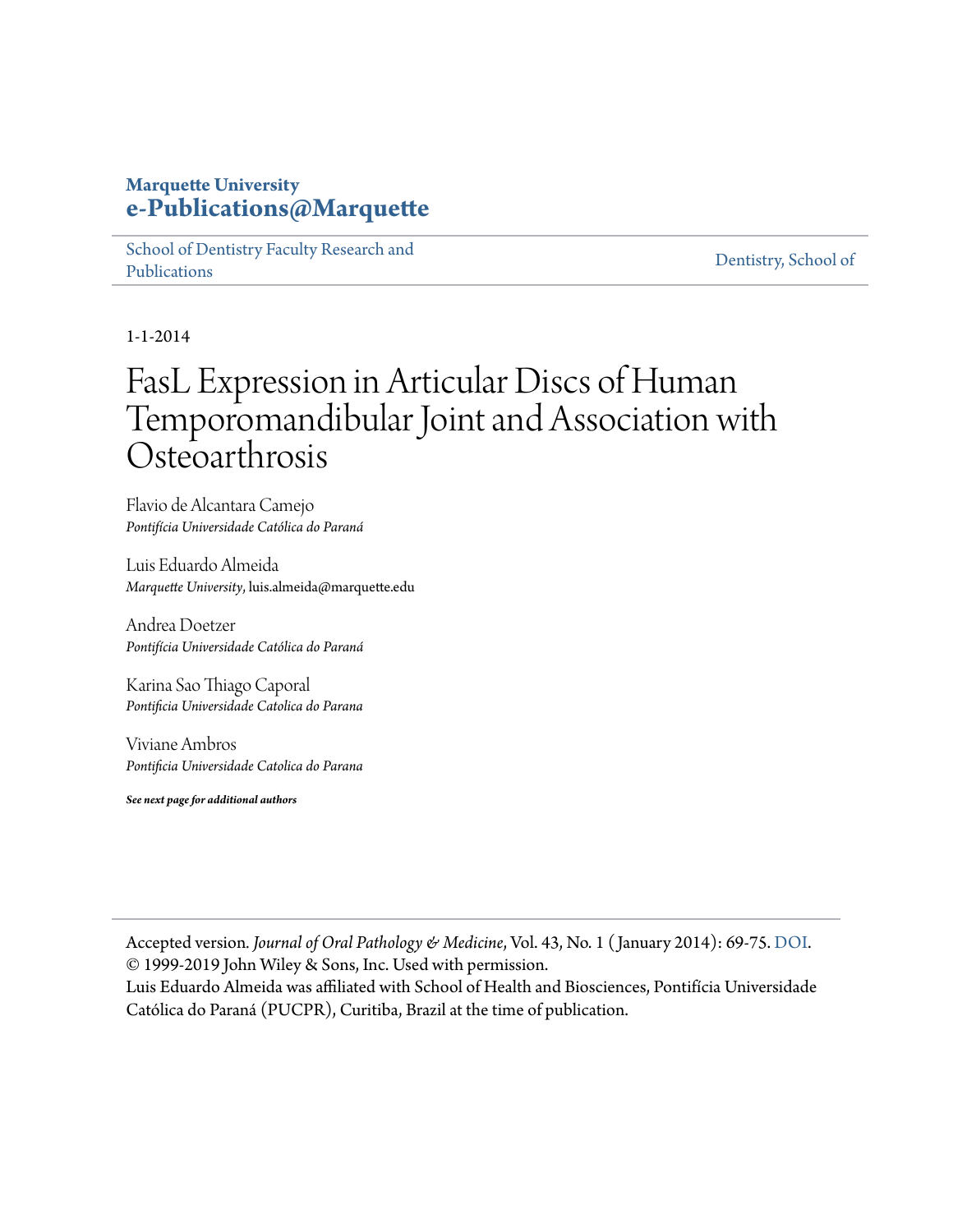#### **Authors**

Flavio de Alcantara Camejo, Luis Eduardo Almeida, Andrea Doetzer, Karina Sao Thiago Caporal, Viviane Ambros, Marina Azevedo, Luciana Reis Azevedo Alanis, Marcia Olandoski, Lucia Noronha, and Paula C. Trevilatto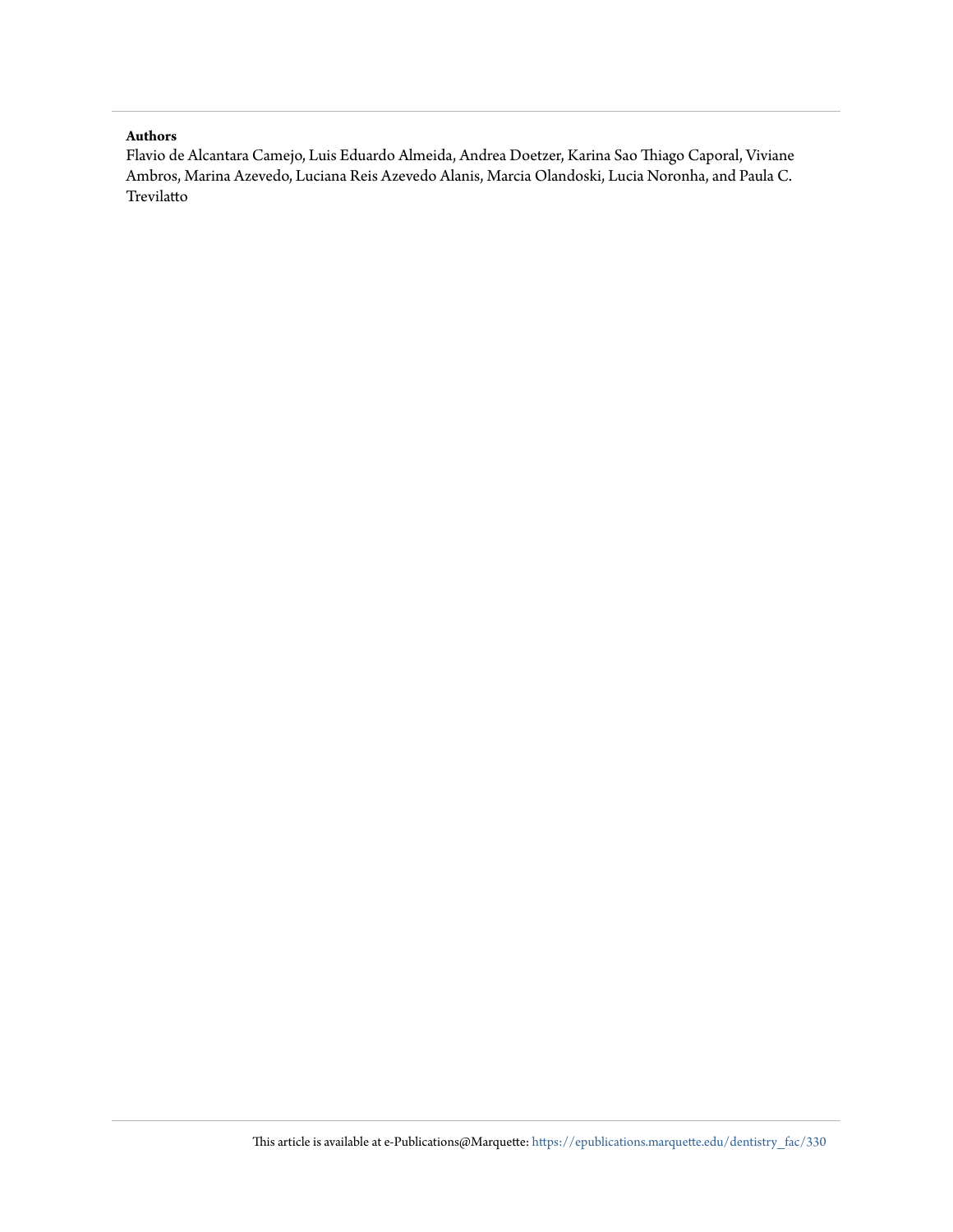**Marquette University**

# **e-Publications@Marquette**

# *Dental Faculty Research and Publications/School of Dentistry*

*This paper is NOT THE PUBLISHED VERSION;* **but the author's final, peer-reviewed manuscript.**  The published version may be accessed by following the link in the citation below.

*Journal of Oral Pathology & Medicine*, Vol. 43, No. 1 (2014): 69-75[. DOI.](https://doi.org/10.1111/jop.12089) This article is © Wiley and permission has been granted for this version to appear in [e-Publications@Marquette.](http://epublications.marquette.edu/) Wiley does not grant permission for this article to be further copied/distributed or hosted elsewhere without the express permission from Wiley.

# FasL Expression in Articular Discs of Human Temporomandibular Joint and Association with Osteoarthrosis

# Flavio de Alcântara Camejo

School of Health and Biosciences, PontifÍcia Universidade Católica de Paraná, Brazil Luis Eduardo Aleida School of Health and Biosciences, PontifÍcia Universidade Católica de Paraná, Brazil Andrea Duarte Doetzer School of Health and Biosciences, PontifÍcia Universidade Católica de Paraná, Brazil Karina São Thiago Caporal School of Health and Biosciences, PontifÍcia Universidade Católica de Paraná, Brazil Viviane Ambros School of Health and Biosciences, PontifÍcia Universidade Católica de Paraná, Brazil Marina Azevedo School of Health and Biosciences, PontifÍcia Universidade Católica de Paraná, Brazil Luciana Reis Azevedo Alanis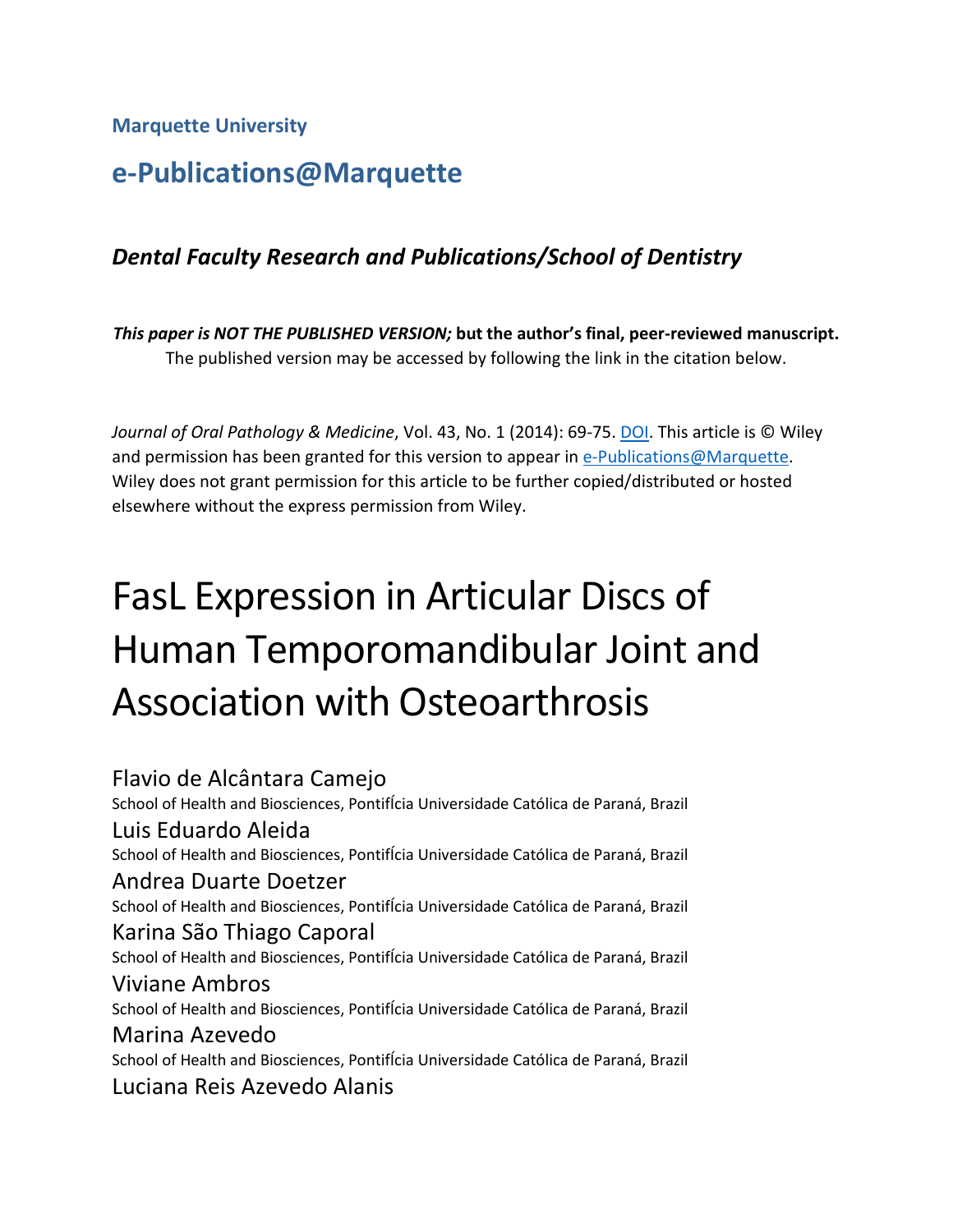School of Health and Biosciences, PontifÍcia Universidade Católica de Paraná, Brazil Marcia Olandoski

School of Health and Biosciences, PontifÍcia Universidade Católica de Paraná, Brazil Lucia Noronha

School of Health and Biosciences, PontifÍcia Universidade Católica de Paraná, Brazil Paula Cristina Trevilatto

School of Health and Biosciences, PontifÍcia Universidade Católica de Paraná, Brazil

# Abstract

### Background

Apoptosis is a programme of cell death which does not induce an inflammatory response. Recent previous research has suggested a correlation between temporomandibular internal derangement and apoptosis. Fas ligand (FasL) is an apoptosis-inducing factor, known to trigger apoptosis through distinct signal pathways. This study aims to examine, by immunohistochemistry, the expression of FasL in temporomandibular joint (TMJ) articular discs of patients with anterior disc displacement with reduction (ADDwR) and without reduction (ADDwoR) in patients with and without osteoarthrosis (OA).

#### Methods

Forty-two (*n* = 42) TMJ articular discs were divided into two cut-offs: (i) 8 control, 17 ADDwR, 17 ADDwoR, and (ii) without OA (*n* = 25) and with OA (*n* = 17). The area of immunostaining was compared statistically between groups (*P* < 0.05).

#### Results

Statistically significant differences were found in the expression of FasL in TMJ discs between the three groups (*P* = 0.001). ADDwR presented significant higher FasL expression when compared with ADDwoR (*P* < 0.001). Significant higher FasL expression was observed in the group without OA (*P* = 0.001). All patients without OA presented ADDwR, while all the patients with OA presented ADDwoR.

#### Conclusion

A higher area of *in situ* immunostaining of FasL was found in temporomandibular discs with reduction, which is the less severe condition. Moreover, a reduced expression of FasL in the discs of patients with osteoarthrosis was found, suggesting that some aspects of apoptosis might underlie the progression of TMJ disorders.

# Introduction

Disc derangement is defined as a malpositioning of the articular disc in relation to the condyle and eminence. The two most common types of internal derangement (ID) are anterior disc displacement with (ADDwR) and without (ADDwoR) reduction **[1](https://onlinelibrary.wiley.com/doi/full/10.1111/jop.12089#jop12089-bib-0001)**-**[4](https://onlinelibrary.wiley.com/doi/full/10.1111/jop.12089#jop12089-bib-0004)** .

Anterior disc displacement with reduction (ADDwR) is typically defined as a condition in which the articular disc of the temporomandibular joint (TMJ) is displaced while the mouth is closed and the teeth are in contact with maximal occlusion and slide into its normal functional position as the jaw open <sup>[5](https://onlinelibrary.wiley.com/doi/full/10.1111/jop.12089#jop12089-bib-0005), [6](https://onlinelibrary.wiley.com/doi/full/10.1111/jop.12089#jop12089-bib-0006)</sup>.

In ADDwoR, the condyle is unable to slide or snap back underneath the disc. The displaced disc thus does not reduce to its position on top of the condyle during the opening movement **[5](https://onlinelibrary.wiley.com/doi/full/10.1111/jop.12089#jop12089-bib-0005)**, **<sup>6</sup>** [.](https://onlinelibrary.wiley.com/doi/full/10.1111/jop.12089#jop12089-bib-0006)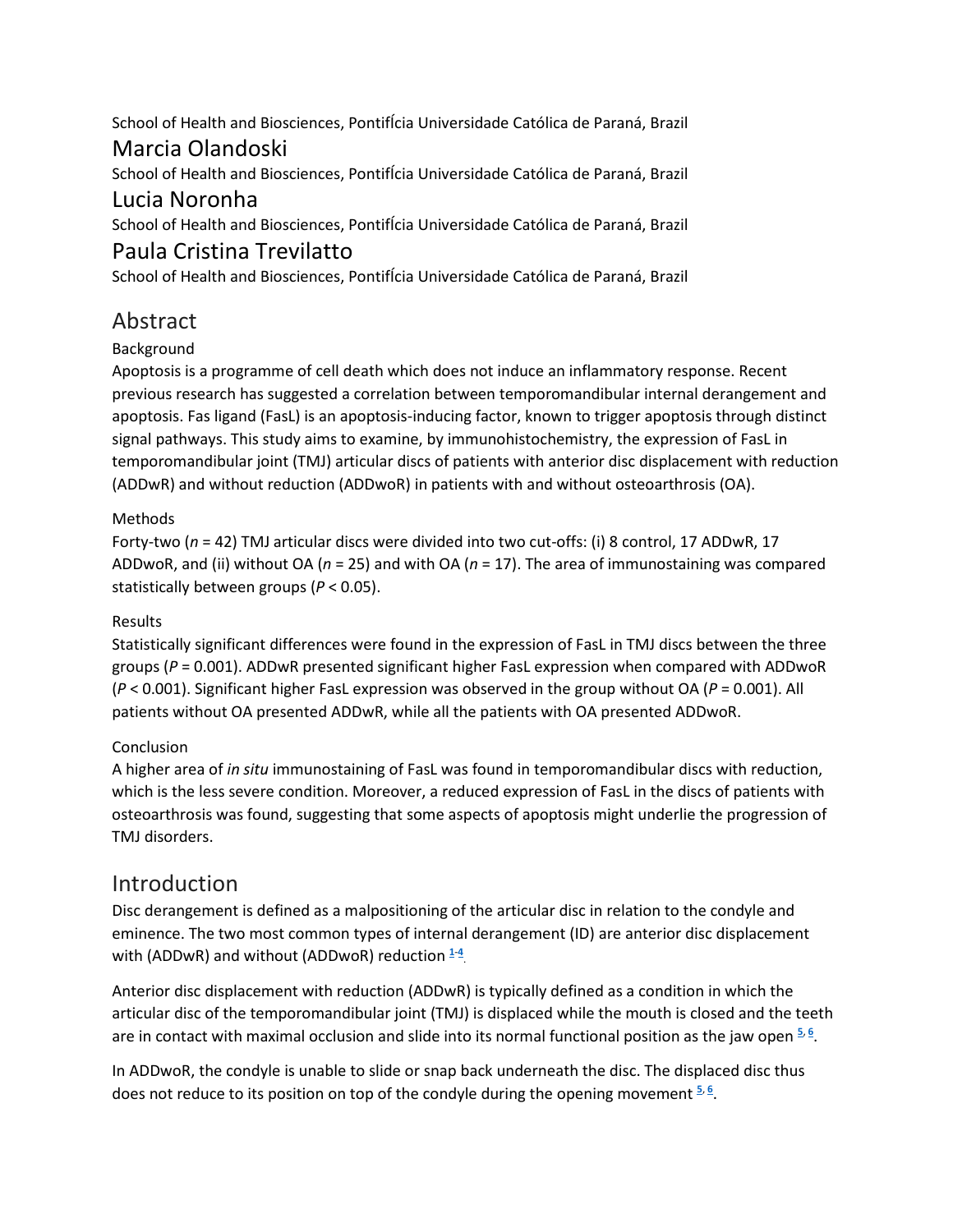Clinically, TMJ with mild ID is characterized by disc displacement with or without osseous remodelling, while severe derangement includes disc or attachment perforations, osseous remodelling and osteoarthritic changes **[7](https://onlinelibrary.wiley.com/doi/full/10.1111/jop.12089#jop12089-bib-0007)** .

Temporomandibular joint ID results from an imbalance between anabolic and catabolic processes, predominantly controlled by fibrochondrocytes, and is characterized by progressive degradation of the extracellular matrix of the articular disc **[8](https://onlinelibrary.wiley.com/doi/full/10.1111/jop.12089#jop12089-bib-0008)**-**[10](https://onlinelibrary.wiley.com/doi/full/10.1111/jop.12089#jop12089-bib-0010)**.

Disc displacement is associated with degenerative tissue changes, and it is considered to be a risk factor for osteoarthrosis (OA) development with abnormal remodelling of the condyle and mandibular fossa; however, the underlying mechanisms remain unclear **[11](https://onlinelibrary.wiley.com/doi/full/10.1111/jop.12089#jop12089-bib-0011)**-**[20](https://onlinelibrary.wiley.com/doi/full/10.1111/jop.12089#jop12089-bib-0020)**.

Under normal physiological conditions, a balance exists in synovial joints between tissue breakdown and repair. When the balance is disturbed by a biomechanical or inflammatory insult, the discal fibrocartilaginous remodelling system may fail, resulting in accelerated tissue breakdown **[17](https://onlinelibrary.wiley.com/doi/full/10.1111/jop.12089#jop12089-bib-0017)**. In TMJ diseases, the synovium and articular cartilage produce several mediators that have the potential to induce apoptosis **[21](https://onlinelibrary.wiley.com/doi/full/10.1111/jop.12089#jop12089-bib-0021)**. Discal fibrochondrocytes are the only cells that produce and maintain the disc extracellular matrix. Thus, changes in fibrochondrocyte survival (due to cell proliferation, apoptosis, and other forms of cell death) induced by endogenous mediators may be of pathogenic significance in the development of articular disc degradation **[17](https://onlinelibrary.wiley.com/doi/full/10.1111/jop.12089#jop12089-bib-0017)**, **[18](https://onlinelibrary.wiley.com/doi/full/10.1111/jop.12089#jop12089-bib-0018)**.

Previous research has demonstrated a correlation between TMJ ID and apoptosis **[22](https://onlinelibrary.wiley.com/doi/full/10.1111/jop.12089#jop12089-bib-0022)**-**[28](https://onlinelibrary.wiley.com/doi/full/10.1111/jop.12089#jop12089-bib-0028)**. Apoptosis is a physiopathological process implicated in various aspects of mammalian development, including embryogenesis, normal tissue turnover and homoeostasis, and also as a protection mechanism in immune reactions and diseases **[22](https://onlinelibrary.wiley.com/doi/full/10.1111/jop.12089#jop12089-bib-0022)**, **[29](https://onlinelibrary.wiley.com/doi/full/10.1111/jop.12089#jop12089-bib-0029)**. It can be triggered either by a mitochondrion-dependent intrinsic pathway or via a cell surface death receptor–mediated extrinsic pathway. Fas ligand (FasL, also called CD95L), tumour necrosis factor (TNF)‐α and TNF‐related apoptosis–inducing ligand (TRAIL) are common apoptosis-inducing factors, known to trigger apoptosis through distinct signal pathways **[30](https://onlinelibrary.wiley.com/doi/full/10.1111/jop.12089#jop12089-bib-0030)**, **[29](https://onlinelibrary.wiley.com/doi/full/10.1111/jop.12089#jop12089-bib-0029)**, **[31](https://onlinelibrary.wiley.com/doi/full/10.1111/jop.12089#jop12089-bib-0031)**-**[35](https://onlinelibrary.wiley.com/doi/full/10.1111/jop.12089#jop12089-bib-0035)**.

Fas ligand is a cell membrane–associated factor that induces apoptotic cell death and is related to various aspects of immune system, including cell-mediated cytotoxicity and self-tolerance. FasL seems to play an immunosuppressive role against not only itself but also exogenous antigens **[36](https://onlinelibrary.wiley.com/doi/full/10.1111/jop.12089#jop12089-bib-0036)**, **[37](https://onlinelibrary.wiley.com/doi/full/10.1111/jop.12089#jop12089-bib-0037)**. FasL has a pathogenic involvement in a variety of inflammatory diseases, including hepatitis, graft-versus-host diseases and pulmonary fibrosis **[38](https://onlinelibrary.wiley.com/doi/full/10.1111/jop.12089#jop12089-bib-0038)**-**[43](https://onlinelibrary.wiley.com/doi/full/10.1111/jop.12089#jop12089-bib-0043)**.

In this study, we tested the hypothesis that apoptosis may be involved in the progression of TMJ ID, as shown by previous research **[22](https://onlinelibrary.wiley.com/doi/full/10.1111/jop.12089#jop12089-bib-0022)**-**[28](https://onlinelibrary.wiley.com/doi/full/10.1111/jop.12089#jop12089-bib-0028)**. Therefore, the present investigation was designed to evaluate, by immunohistochemistry, the expression of FasL in temporomandibular joint (TMJ) articular discs of patients with anterior disc displacement with (ADDwR) and without reduction (ADDwoR) in patients with and without osteoarthrosis (OA), focusing on the role, apoptosis may have in the association between severity of disc displacement and osteoarthrosis.

# Materials and methods

### Sample selection

A sample of 42 temporomandibular discs from 29 patients (mean age 32.7 years old, range from 18 to 56 years) was recruited for study from the patient pool at the Evangelico School Hospital, Curitiba, Brazil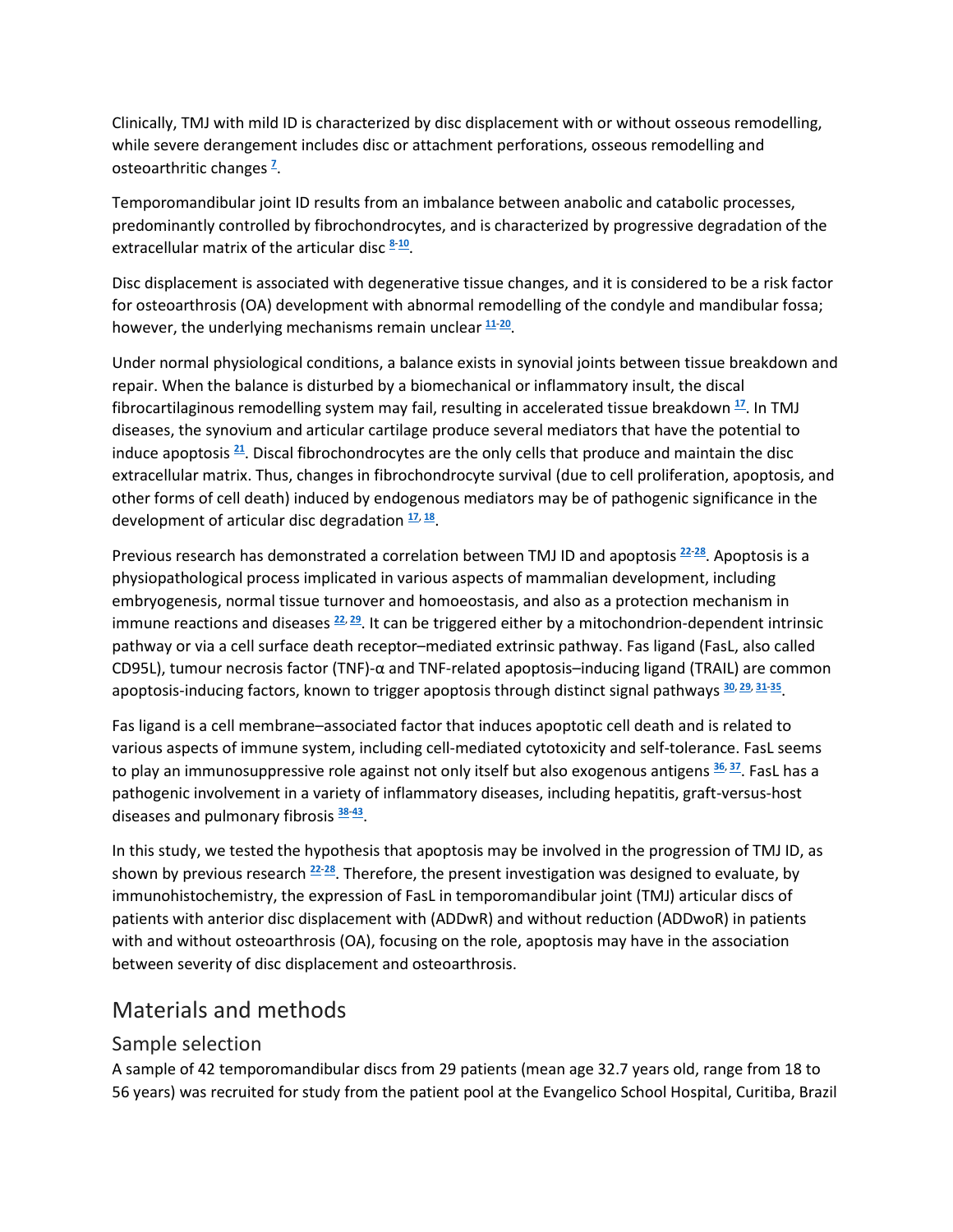(Table **[1](https://onlinelibrary.wiley.com/doi/full/10.1111/jop.12089#jop12089-tbl-0001)**), as approved by the Ethical Committee on Research at Pontifical Catholic University of Paraná, according to Resolution 196/96 of the National Health Council and approved under registration number 104. The patients were from the southern region of Brazil. Subjects did not present any of the following criteria: use of orthodontic appliances; chronic usage of anti-inflammatory drugs; history of diabetes, hepatitis, HIV infection; immunosuppressive chemotherapy; history of any disease known to severely compromise immune function; current pregnancy or lactation; dentofacial deformity; major jaw trauma; previous TMJ surgery; and previous steroid injection in the TMJ.

| Table 1. Baseline clinical characteristics of the study group with and without TMJ dysfunction, associated |  |
|------------------------------------------------------------------------------------------------------------|--|
| with Wilkes Stage                                                                                          |  |

| <b>Affected</b><br>side |                 |        |       |                       |                    |      |               |                       |
|-------------------------|-----------------|--------|-------|-----------------------|--------------------|------|---------------|-----------------------|
| <b>Patient</b>          | <b>Ethnical</b> | Gender | Age   | <b>Diagnosis</b>      | <b>Right</b>       | Left | <b>Wilkes</b> | <b>Osteoarthritic</b> |
|                         | group           |        | (yrs) |                       |                    |      | stage         | group                 |
| $\mathbf{1}$            | Caucasian       | F      | 39    | <b>ADDwoR</b>         | X                  |      | V             | With OA               |
| $\overline{2}$          | Caucasian       | M      | 27    | <b>CF<sub>x</sub></b> | $\pmb{\mathsf{X}}$ |      |               | Without OA            |
| 3                       | Caucasian       | F      | 25    | <b>ADDwoR</b>         | X                  |      | v             | With OA               |
| 4                       | Caucasian       | F      | 46    | ADDwoR                |                    | X    | v             | With OA               |
| 4                       | Caucasian       | F      | 46    | ADDwoR                | Χ                  |      | $\vee$        | With OA               |
| 5                       | Caucasian       | F      | 20    | ADDwoR                |                    | X    | V             | With OA               |
| 5                       | Caucasian       | F      | 20    | ADDwoR                | X                  |      | V             | With OA               |
| 6                       | Caucasian       | F      | 41    | ADDwR                 |                    | X    | III           | Without OA            |
| 6                       | Caucasian       | F      | 41    | <b>ADDwR</b>          | X                  |      | III           | Without OA            |
| $\overline{7}$          | Caucasian       | F      | 35    | CH                    |                    | X    |               | Without OA            |
| 8                       | Caucasian       | F      | 32    | ADDwR                 |                    | X.   | III           | Without OA            |
| 8                       | Caucasian       | F      | 32    | <b>ADDwR</b>          | X                  |      | III           | Without OA            |
| 9                       | Caucasian       | F      | 41    | <b>ADDwoR</b>         |                    | X    | V             | With OA               |
| 9                       | Caucasian       | F      | 41    | <b>ADDwoR</b>         | X                  |      | $\vee$        | With OA               |
| 10                      | Caucasian       | F      | 26    | ADDwR                 |                    | X    | III           | Without OA            |
| 10                      | Caucasian       | F      | 26    | ADDwR                 | X                  |      | III           | Without OA            |
| 11                      | Caucasian       | F      | 28    | ADDwR                 |                    | X    | III           | Without OA            |
| 11                      | Caucasian       | F      | 28    | ADDwR                 | Χ                  |      | III           | Without OA            |
| 12                      | Caucasian       | F      | 33    | <b>CH</b>             |                    | X.   |               | Without OA            |
| 13                      | Caucasian       | F      | 36    | ADDwR                 |                    | X    | III           | Without OA            |
| 13                      | Caucasian       | F      | 36    | ADDwR                 | $\pmb{\mathsf{X}}$ |      | III           | Without OA            |
| 14                      | Caucasian       | F      | 18    | <b>ADDwR</b>          |                    | X.   | III           | Without OA            |
| 14                      | Caucasian       | F      | 18    | ADDwR                 | Χ                  |      | III           | Without OA            |
| 15                      | Caucasian       | F      | 38    | ADDwoR                |                    | X    | IV            | With OA               |
| 15                      | Caucasian       | F      | 38    | <b>ADDwoR</b>         | X                  |      | IV            | With OA               |
| 16                      | Caucasian       | F      | 45    | ADDwoR                | $\mathsf{x}$       |      | IV            | With OA               |
| 17                      | Caucasian       | F.     | 23    | CH                    |                    | X    |               | Without OA            |
| 18                      | Caucasian       | F      | 51    | ADDwoR                |                    | X.   | V             | With OA               |
| 19                      | Caucasian       | F      | 33    | ADDwoR                | X                  |      | V             | With OA               |
| 19                      | Caucasian       | F      | 33    | <b>ADDwoR</b>         |                    | X    | V             | With OA               |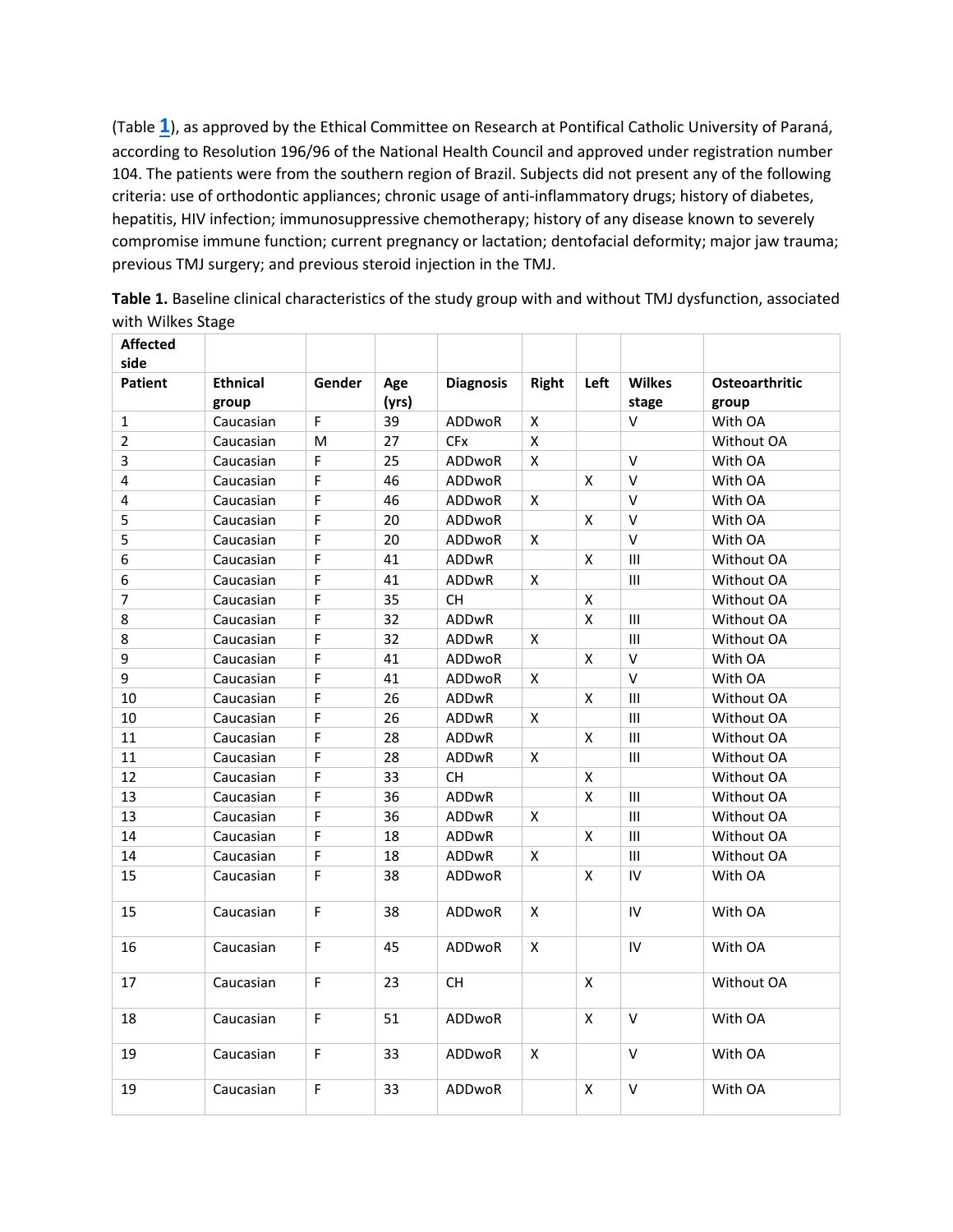| 20 | Caucasian | M | 22 | <b>CFx</b>   | X |              |                | Without OA |
|----|-----------|---|----|--------------|---|--------------|----------------|------------|
| 21 | Caucasian | F | 35 | ADDwoR       | X |              | IV             | With OA    |
| 22 | Caucasian | F | 22 | <b>ADDwR</b> | X |              | III            | Without OA |
| 22 | Caucasian | F | 22 | <b>ADDwR</b> |   | X            | $\mathbf{III}$ | Without OA |
| 23 | Caucasian | F | 24 | <b>ADDwR</b> |   | X            | $\mathbf{III}$ | Without OA |
| 24 | Caucasian | M | 18 | <b>CFx</b>   | X |              |                | Without OA |
| 25 | Caucasian | F | 32 | <b>CH</b>    |   | X            |                | Without OA |
| 26 | Caucasian | M | 37 | <b>CFx</b>   | X |              |                | Without OA |
| 27 | Caucasian | F | 23 | ADDwoR       | X |              | IV             | With OA    |
| 27 | Caucasian | F | 23 | ADDwoR       |   | $\mathsf{x}$ | IV             | With OA    |
| 28 | Caucasian | F | 42 | <b>ADDwR</b> | X |              | III            | Without OA |
| 29 | Caucasian | F | 56 | ADDwR        | X |              | III            | Without OA |

*ADDwoR,* anterior disc displacement without reduction; *ADDwR,* anterior disc displacement with reduction; *CH,* condyle hyperplasia; *CFx,* condyle fracture; *OA*, osteoarthrosis.

Subjects completed personal medical history questionnaires and, within a protocol approved by an Institutional Review Board, signed a consent form after being advised of the nature of the study.

All patients were asked to complete a pain questionnaire, and a clinical examination was performed by an experienced operating oral and maxillofacial surgeon. The clinical examination consisted of palpation of the TMJ region, the occurrence of painful opening/closing mouth, and crepitation. The patients were considered to be affected and treated surgically when presenting painful clinical signs of disc displacement after unsuccessful non-surgical treatment for at least 6 months. Regarding complementary exams, all patients had a panorex. These patients were from the Brazilian public health system; therefore, a few of them had financial conditions to afford other exams such as computerized tomography (CT) scan or a TMJ magnetic resonance imaging. Accordingly, the diagnoses were primarily clinical.

Patients presenting disc displacement with and without reduction were grouped together for analysis. Out of the control patients, 4 individuals presented condyle fracture (CFx), confirmed by radiographs and CT scan, which needed to be operated for the fracture reduction and four subjects displayed active condyle hyperplasia (CH), diagnosed by radiographs, CT scan and scintigraphy, as follows:

- Subjects without any signs of disc displacement (control group; *n* = 8; 8 specimens);
- Patients presenting anterior disc displacement with reduction (ADDwR; *n* = 10; 17 specimens);
- Patients presenting anterior disc displacement without reduction (ADDwoR; *n* = 11; 17 specimens).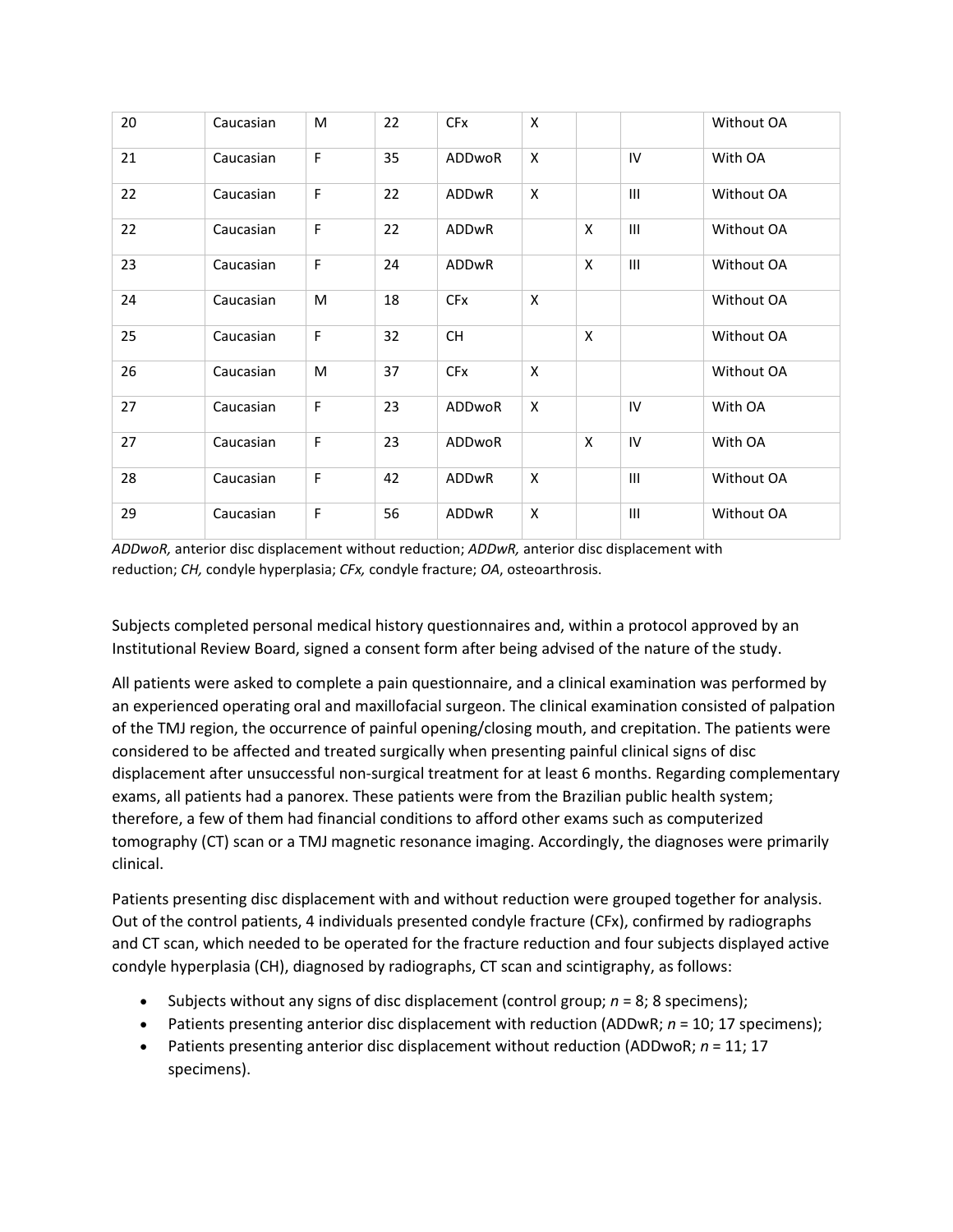Subjects were included in clinical categories according to the presence or absence of disc displacement and, at a second moment, according to the presence or absence of osteoarthrosis (using Wilkes classification) **[44](https://onlinelibrary.wiley.com/doi/full/10.1111/jop.12089#jop12089-bib-0044)**.

Patients' selection for OA analysis was based on the primary diagnosis of severe TMJ ID. The stages of TMJ ID were classified into mild, intermediate and severe according to Wilkes classification based on clinical, surgical and pathological stages **[44](https://onlinelibrary.wiley.com/doi/full/10.1111/jop.12089#jop12089-bib-0044)**. Mild internal derangement (Wilkes stage III) is characterized by simple disc displacement without any morphological alteration of the disc and with or without osseous shift. The intermediate stage (Wilkes stage IV) is characterized by disc displacement and morphological deformity and/or osseous remodelling changes. Severe derangement (Wilkes stage V) is characterized by perforations of the disc attachments and osseous shift and/or osteoarthritic changes (sclerosis, osteophyte formation, articular surface flattening, depression and/or cystic alterations) **[44](https://onlinelibrary.wiley.com/doi/full/10.1111/jop.12089#jop12089-bib-0044)**. Patients from the control group and those classified as Wilkes III were considered not presenting OA and patients classified as Wilkes IV or V were included in the OA group, as follows:

- Patients without OA (control group + Wilkes stage III; *n* = 18; 25 specimens).
- Patient with OA (Wilkes stage IV and V; *n* = 11; 17 specimens).

Table **[1](https://onlinelibrary.wiley.com/doi/full/10.1111/jop.12089#jop12089-tbl-0001)** shows the baseline characteristics of the sample.

#### Surgical technique

Temporomandibular joint surgery was performed according to the technique described by Mehra and Wolford **[45](https://onlinelibrary.wiley.com/doi/full/10.1111/jop.12089#jop12089-bib-0045)**.

First, the displaced disc is freed by the surgeon entering the upper and lower joint spaces and lysing adhesions. At this point, a small hole is placed through the lateral pole of the condyle from posterior to anterior direction. The Mitek bone-cleat introducer is inserted and pushed into the bone, where two small coils unlock and attach the cleat to the inner surface of the condyle cortical bone. A nonresorbable 2–0 or 3–0 suture is placed through the hole and through the disc at the junction of the posterior and intermediate bands, and the disc is tied down to the condylar neck. The deformity of the disc precludes repositioning it into a more normal position, and recontouring the thickened disc with a scalpel is necessary (this scalpelled material constitutes the sample).

This procedure was conducted for all patients with disc displacement and the control group. In the CFx patients, the disc displaced by fracture was repositioned and in the CH patients, the disc was sutured to prevent disc displacement caused by the gap that was created after the high condylectomy. Postsurgical physical therapy was indicated at the discretion of the surgeon.

Histological sections obtained by scalpel of disc excess were prepared for observation of the *in situ* expression of FasL by immunohistochemistry.

### Immunohistochemistry

The TMJ disc sections were deparaffinized with xylol  $(2 \times 10 \text{ min})$  and rehydrated with absolute ethylic alcohol (3  $\times$  1 min) and 80% ethylic alcohol (1  $\times$  1 min). Endogenous peroxidase activity was quenched by treatment with H<sub>2</sub>O<sub>2</sub> (5% in methanol) for 10 min. Target Retrieval Solution<sup>™</sup> (Dako, DK-2600 Glostrup, Denmark) was used prior to slide staining for heat-inducing epitope retrieval (for formalin-fixed,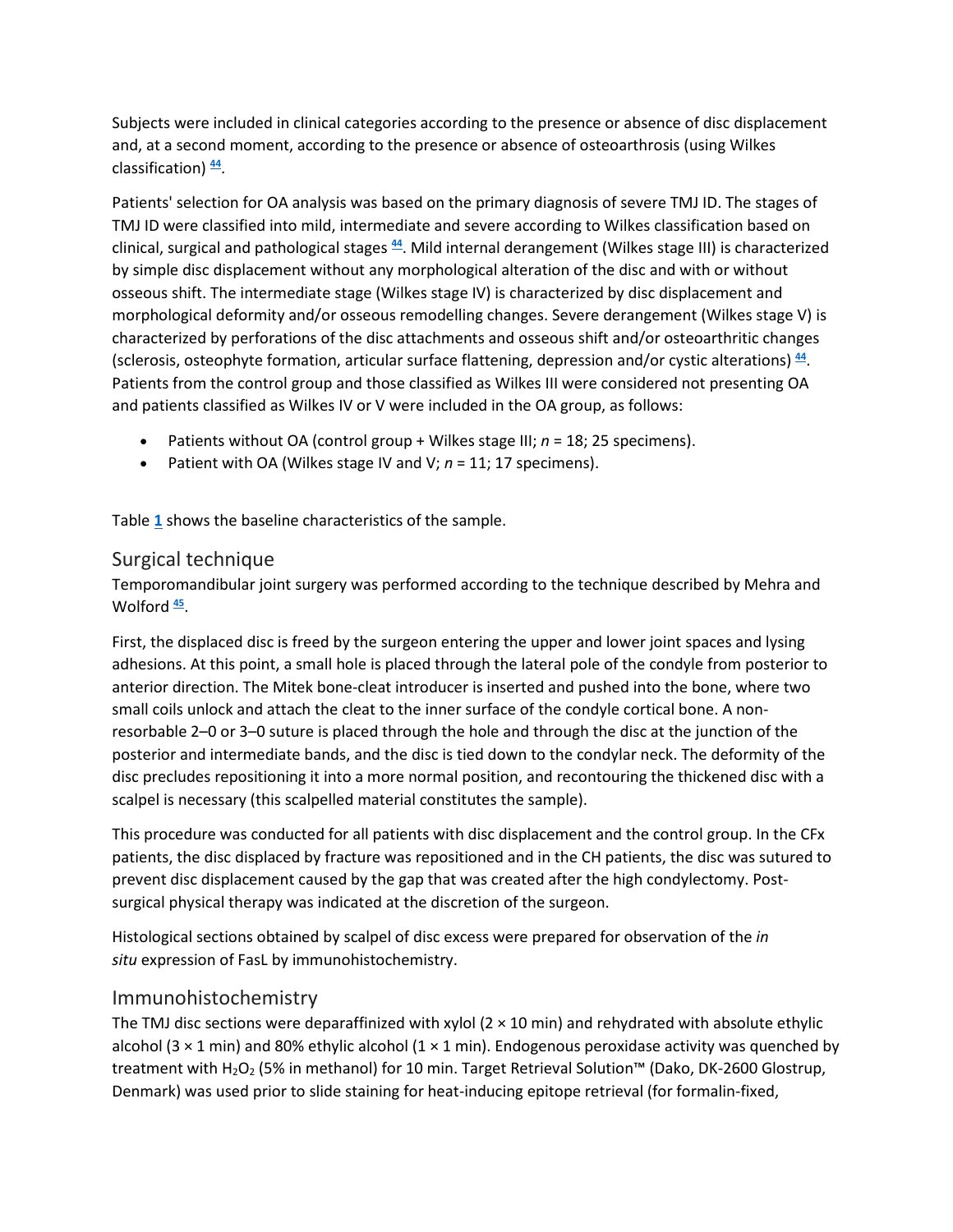paraffin-embedded material), according to the manufacturer's instructions. The sections were incubated with monoclonal FasL antibody (Novocastra, New Castle, UK), diluted 1:50 in phosphate-buffered saline (PBS), 0.1% bovine serum albumin (BSA). This monoclonal antibody immunostains only the cellular fraction of FasL. The soluble fraction (sFasL), which is an inhibitor of the ligation between FasL and Fas in the target cell, is not immunostained. For negative controls, the primary antibody was not added. PBS was used instead. The secondary antibody, Advance™ (Dako, DK-2600 Glostrup, Denmark), was applied for 30 min, according to the manufacturer's instruction.

The immunoreactions were visualized by incubating the sections using 3,3′ diaminobenzidine (DAB) chromogen (OriGene, Rockville, MD), (1 drop in 1 mL distilled water). The sections were lightly counterstained with Harris haematoxylin for 5 min and finally mounted. Immunostaining was considered to be specific to FasL because immunoreactivity was not observed in the negative controls.

The colour morphometry method was used to analyse the anti-FasL-immunostained area in the TMJ disc tissue. For this purpose, images of consecutive fields were captured by the 40× objective lens coupled with the BX50 Olympus microscope with the Sony camera, Model DXC-107A, and image analysis was performed with specific software called Image Pro Plus software (Media Cybernetics Inc., Silver Spring, USA). This software allows an observer to select and paint the positive areas to obtain an image model and make the mask for the other stained slides, being automatically calculated the area of the positive reaction (Fig. **[1](https://onlinelibrary.wiley.com/doi/full/10.1111/jop.12089#jop12089-fig-0001)**). This procedure was performed by a single examiner in a blind manner. The data were entered into a spread sheet, and Microsoft Excel (Redmond, WA, USA) was used to obtain the statistical analysis. The variable area was measured in square micrometers ( $\mu$ m<sup>2</sup>) and was obtained with the mean of all positive areas.



**Figure 1.** (A) Microphotography showing the positive immunohistochemical reaction for Fas ligand in brown, used as the *mask*. (B) Image Pro Plus™ analysis of the positive immunohistochemical reaction identified by the software through a sample of brown coloration considered appropriated by the observer, pattern followed for all fields analysed. The mean of all positive reaction represented the immunohistochemical expression of FasL measured in  $μm².$ 

### Statistical analysis

To compare the groups regarding the area, the model of analysis of variance with one factor (anova) was considered. To compare control and affected group, the Student's *t*-test for independent samples or nonparametric Mann–Whitney test was employed. To meet symmetrical condition of the variable, data of area are previously submitted to a logarithmic transformation. *P* value <0.05 was considered statistically significant. Data were analysed with the software Statistica V. 8.0 (StatSoft Inc., Tulsa, OK, USA).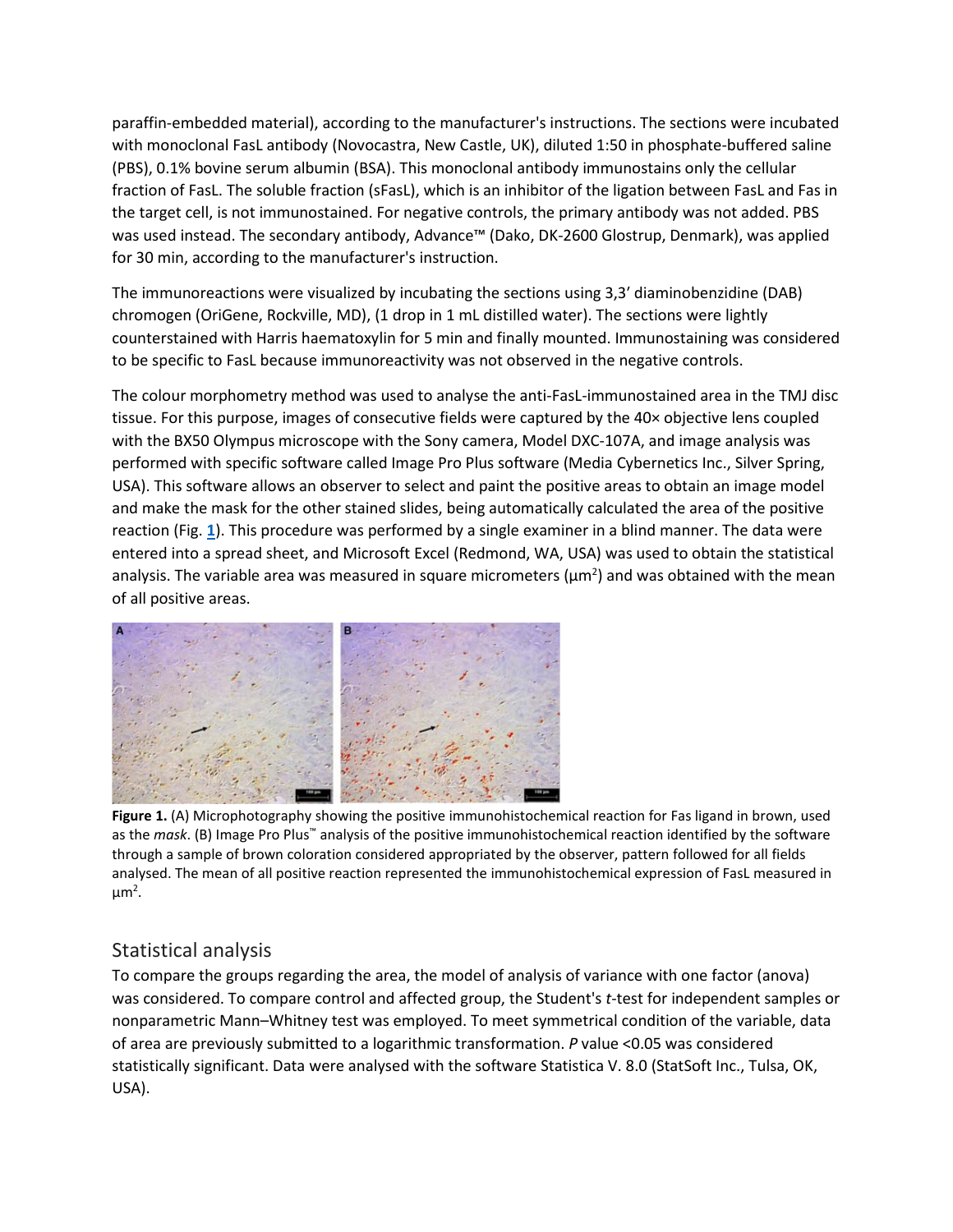# Results

Fas ligand expression was observed at cytoplasmic membrane, especially in fibrochondrocytes, and statistically significant differences were found between TMJ samples of ADDwR and ADDwoR and between TMJ discs of patients with and without osteoarthrosis.

## Expression of FasL in TMJ sample ADDwR and ADDwoR

Significant differences were found in the expression of FasL in TMJ discs between the three groups for the variable area (*P* = 0.001) (Table **[2](https://onlinelibrary.wiley.com/doi/full/10.1111/jop.12089#jop12089-tbl-0002)**). However, it was observed significant difference only between ADDwR and ADDwoR groups (*P* < 0.001) (Table **[3](https://onlinelibrary.wiley.com/doi/full/10.1111/jop.12089#jop12089-tbl-0003)**, Figs **[2](https://onlinelibrary.wiley.com/doi/full/10.1111/jop.12089#jop12089-fig-0002)** and **[3](https://onlinelibrary.wiley.com/doi/full/10.1111/jop.12089#jop12089-fig-0003)**), with higher area of expression in the ADDwR (Table **[2](https://onlinelibrary.wiley.com/doi/full/10.1111/jop.12089#jop12089-tbl-0002)**).

**Table 2.** FasL area of immunostaining (μm<sup>2</sup>) in the discs of the study group with and without TMJ dysfunction

| Variable | Group   | n  | Mean  | <b>Median</b> | Minimum | Maximum | <b>Standard deviation</b> | - P-value <sup>a</sup> |
|----------|---------|----|-------|---------------|---------|---------|---------------------------|------------------------|
| Area     | Control | 8  | 15.17 | 15.44         | 7.64    | 20.79   | 4.08                      |                        |
|          | ADDwR   |    | 22.91 | 19.85         | 11.21   | 45.68   | 11.50                     | 0.001                  |
|          | ADDwoR  | 17 | 12.26 | 10.85         | 5.97    | 20.65   | 4.43                      |                        |

• *<sup>a</sup>* One-factor anova, *P* < 0.05.

**Table 3.** Comparison 2 × 2 between groups with and without TMJ dysfunction with respect to area of expression (μm<sup>2</sup>) of FasL

| <b>Groups</b>    | P-value <sup>a</sup> |
|------------------|----------------------|
| Control × ADDwR  | 0.062                |
| Control × ADDwoR | 0.187                |
| ADDwR × ADDwoR   | < 0.001              |

• *<sup>a</sup>* Student's *t*-test for independent samples, *P* < 0.05.



**Figure 2.** Immunostaining for Fas ligand in the temporomandibular joint disc of patients affected by disc displacement with reduction (ADDwR). (A) Magnification of 10×. Arrow = fibrochondrocyte. (B) Magnification of 20×. Arrow = fibrochondrocyte.

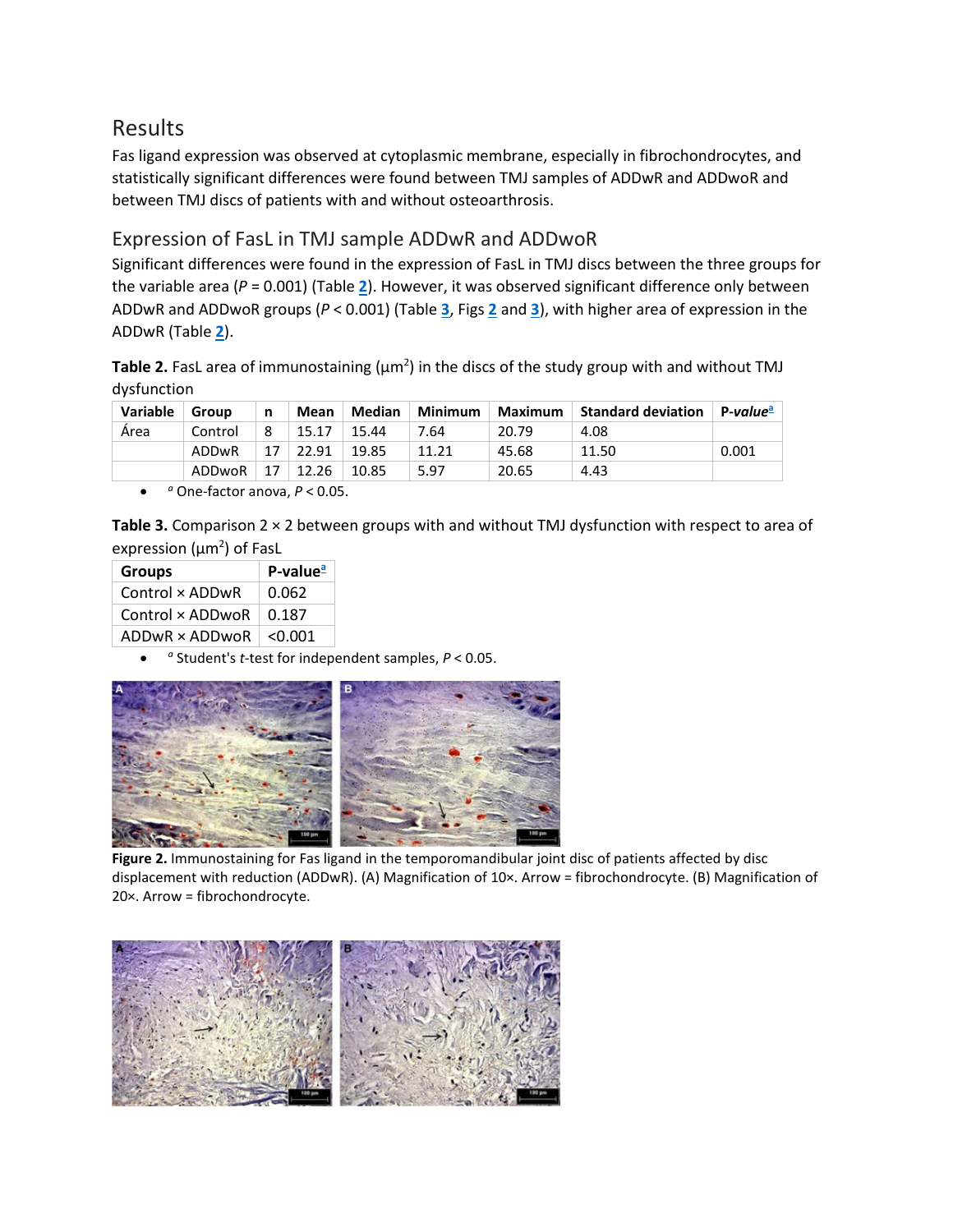**Figure 3.** Immunostaining for Fas ligand in the temporomandibular joint disc of patients affected by disc displacement without reduction (ADDwoR). (A) Magnification of 10x. Arrow = fibrochondrocyte. (B) Magnification of 20×. Arrow = fibrochondrocyte.

Expression of FasL in TMJ discs of patients with and without osteoarthrosis It was observed that all the patients with ADDwoR presented OA. On the other hand, all patients without OA presented ADDwR.

Statistically significant differences were found in the expression of FasL in TMJ discs between the groups with and without OA for the variable area (*P* = 0.001) (Table **[4](https://onlinelibrary.wiley.com/doi/full/10.1111/jop.12089#jop12089-tbl-0004)**).

**Table 4.** Differences between groups with and without osteoarthrosis with respect to area of *in*   $\textit{situ}$  expression (μm<sup>2</sup>) of FasL

| Variable                 | Group                     | n  | Mean  | Median | <b>Minimum</b> | Maximum | <b>Standard</b><br>deviation | P-<br>value <sup>a</sup> |
|--------------------------|---------------------------|----|-------|--------|----------------|---------|------------------------------|--------------------------|
| FasL area<br>$(\mu m^2)$ | Without<br>osteoarthrosis | 25 | 20.43 | 16.26  | 7.64           | 45.68   | 10.33                        | 0.001a                   |
|                          | With osteoarthrosis       | 17 | 12.26 | 10.85  | 5.97           | 20.65   | 4.43                         |                          |

• *<sup>a</sup>* Student's *t*-test for independent samples, *P* < 0.05.

## **Discussion**

Increasingly, studies have shown that mechanism of apoptosis plays an important role in the progression of ID of the TMJ 22-28.

In diseases of the TMJ, the synovium and articular cartilage produce various mediators, such as IL-1 and FasL, that have the potential to induce chondrocyte death through necrosis or apoptosis 46-48. Some studies showed correlation between TMJ ID and apoptosis mechanism. Imirzalioğlu et al. 28, in a study using synovial fluid through arthrocentesis from 17 joints in 17 patients found lower levels of sFas, suggesting vulnerability to apoptosis in patients with internal derangement. Increased levels of sFas blocked apoptosis by inhibiting binding of FasL to Fas on the cell membrane 28. Immunohistochemical studies with TMJ discs using some apoptosis markers found higher expression of caspase 3, TRAIL and DR5-positive cells in disc tissues in patients with ADDwR and ADDwoR than in control discs 22-27.

In this study, the analysis of FasL in TMJ discs of patients with and without disc displacement showed an increased area of expression in fibrochondrocytes of the ADDwR group. Indeed, although physiologically FasL is expressed by some cells as T lymphocytes or natural killer (NK) cells 49, our study shows FasL expression by fibrochondrocytes. Biomechanical stress activates multiple parallel and converging signals for hypertrophy and apoptosis 50. Considering the physiopathology of disc displacement, the mechanical stress generated in jaw movement during the opening and closing of the mouth, which can be stimulated by sliding the disc into and out of its normal position, prompts the activation of apoptosis in these areas. Additionally, cartilage trauma may induce accelerated fibrochondrocyte apoptosis 50. Thus, the higher expression of the marker FasL (CD95L) found in cases of ADDwR compared with ADDwoR, in which a less intense inflammatory process and more mechanical stress may coexist, may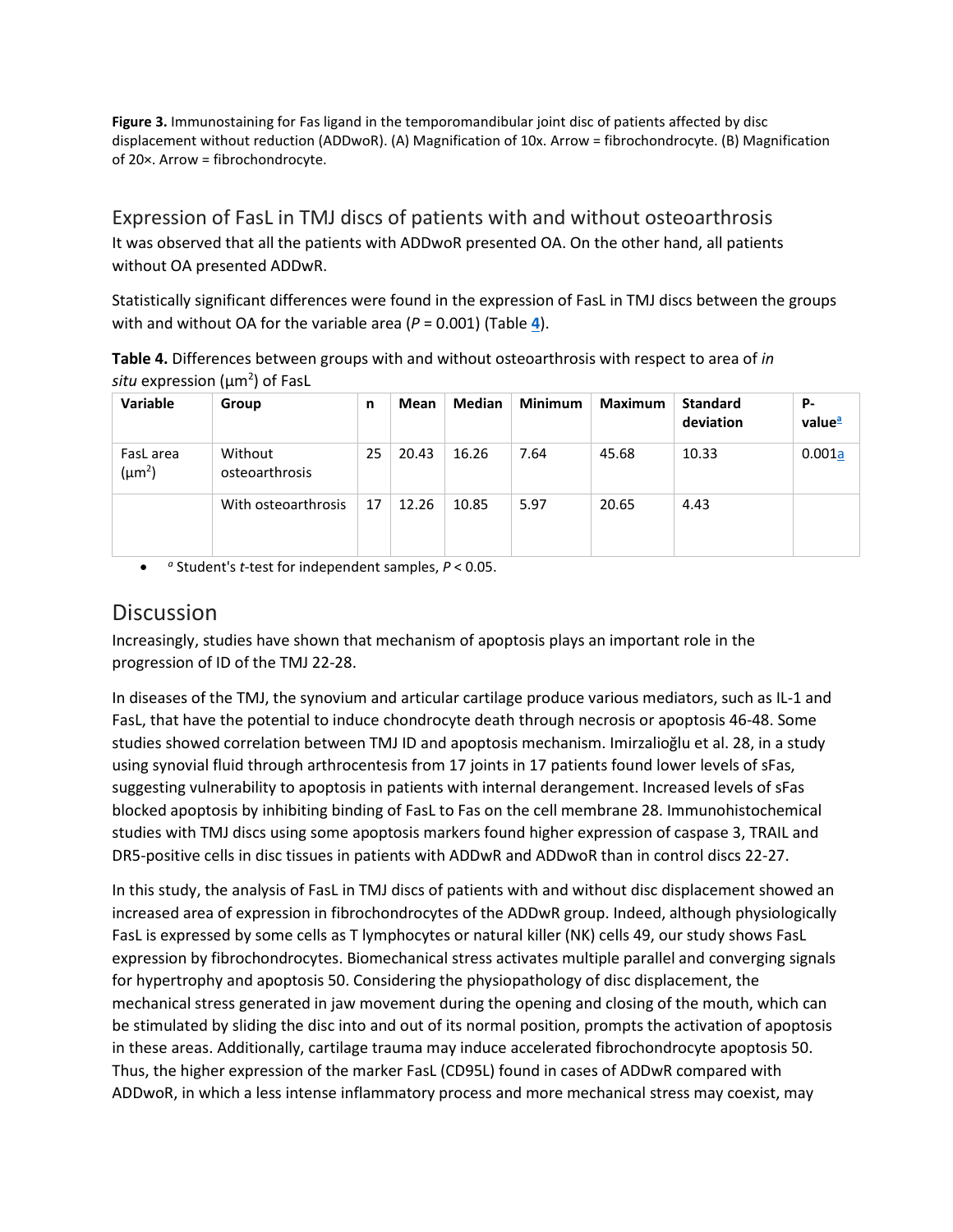induce the apoptosis process. This phenomenon can set up an endogenous reaction, which aims to restore homoeostasis and/or tissue remodelling. Therefore, the apoptotic event might work as a protective mechanism to overcome progression of disease.

Osteoarthrosis is a focal degenerative disorder that primarily affects the articular cartilage and subchondral bone of synovial joints such as TMJ 51-53. It is a consensus that TMJ disc displacement and OA often occur concomitantly. The most frequently reported relationship is that disc displacement causes OA 17, 50, 52-60. With physiological loading, there is a balance between synthesis and breakdown within the tissue. When this adaptive capacity is exceeded, an inflammatory response may become clinically evident and may result in damage to the cells, leading to cell destruction. Thus, in OA, an inflammatory reaction reflects increased degenerative activity.

In this study, we investigated a possible association of FasL expression in TMJ discs with osteoarthrosis process as the mechanism of apoptosis may influence the progression of ID. It was found an increase in the expression of FasL in TMJ discs of individuals without OA. It worth mentioning that in our study, we found a strong association between OA and ADDwoR, the most extreme phenotype, in which a greater inflammatory process and minor mechanical stress coexist.

Our findings suggest that apoptosis process is a protective mechanism against TMJ disorder progression and reinforce that necrosis should be the main way of cell death in OA fibrochondrocytes 61. Moreover, considering that mechanical damage of articular cartilage is often associated with OA pathogenesis 61 and that fibrochondrocyte necrosis occurs in damage of articular cartilage, we can suggest that apoptosis mechanism may precede necrosis on the TMJ ID. This might explain why there are some cases in which the progression from ADDwR to ADDwoR might not occur and cases of patients with OA who do not present TMJ problems.

Future studies should be performed with a larger sample size, which may make it clear the association of a marker of apoptosis FasL with temporomandibular joint dysfunction. Although the sample number is small, to the authors' knowledge, it is the largest sample reported in literature. Besides, the sample was obtained from patients, and not from cadavers, as most study samples, which allows clinical examination and anamnesis.

In conclusion, a higher expression of FasL was found in temporomandibular discs with reduction when compared with discs without reduction. Moreover, a lower expression of FasL in the discs of patients with osteoarthrosis was found, which suggests that apoptosis may protect against TMJ disorders progression.

# References

- 1 Westesson, PI, Larheim, TA, Tanaka, H. Posterior disc displacement in the temporomandibular joint. *J Oral Maxillofac Surg* 1998; **56**: 1266– 73.
- 2 Blankestijn, J, Boering, G. Posterior dislocation of the temporomandibular disc. *Int J Oral Surg*1985; **14**: 437– 43.
- 3 Huddleston Slater, JJ, Lobbezoo, F, Hofman, N, Naeije, M. Case report of a posterior disc displacement without and with reduction. *J Orofac Pain* 2005; **19**: 337– 42.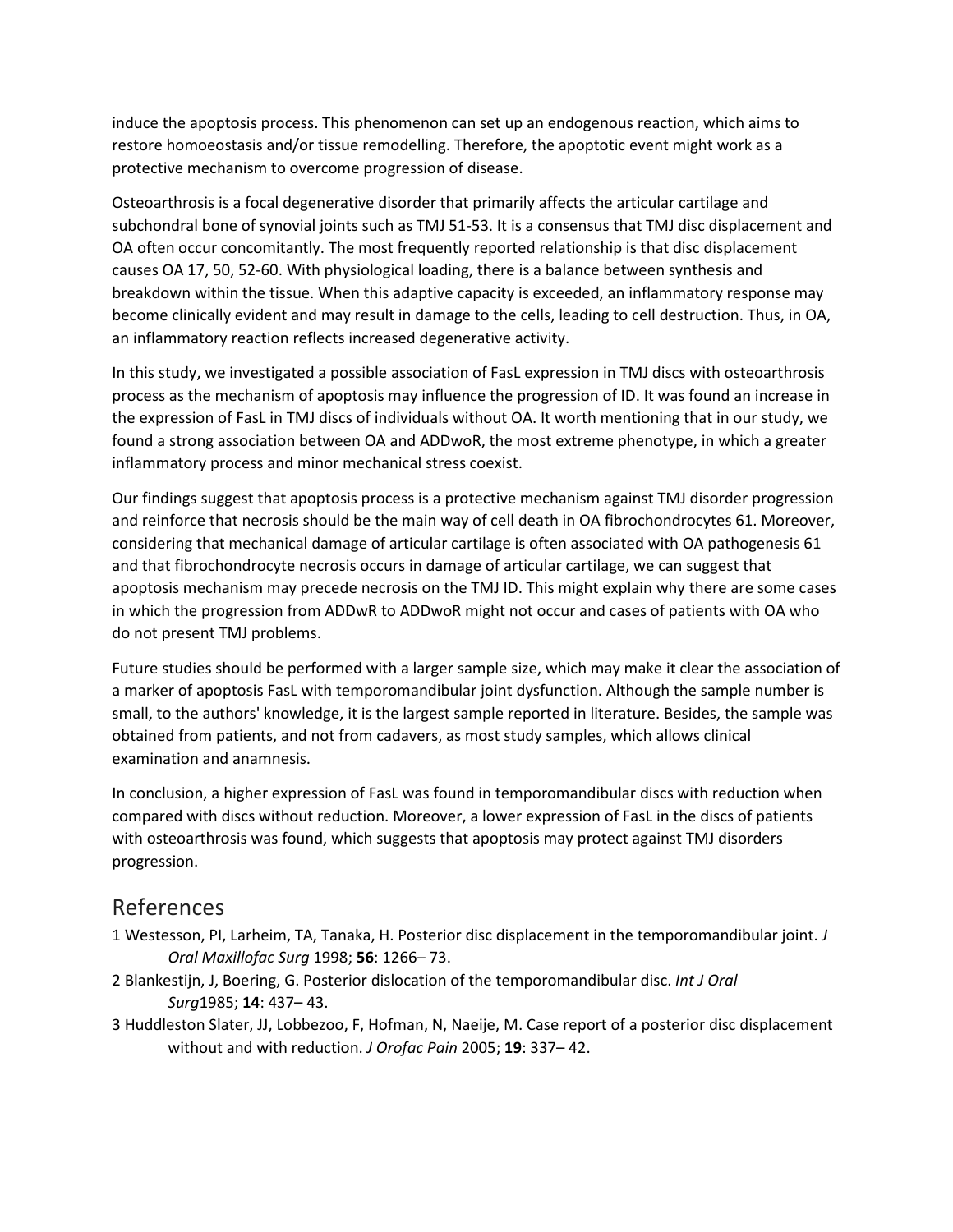- 4 Chiba, M, Watanabe, N, Echigo, S. Longitudinal MRI follow-up of non-reducible posterior disc displacement accompanied by bone marrow oedema in the mandibular condyle. *Dentomaxillofac Radiol* 2007; **36**: 304– 7.
- 5 Pérez del Palomar, DP, Doblare′, M. An accurate simulation model of anteriorly displaced TMJ discs with and without reduction. *Med Eng Phys* 2007; **29**: 216– 26.
- 6 Okeson, JP. *Management of temporomandibular disorders and occlusion*. St Louis: Mosby-Year book, Inc. 1993; **294**: 409–77.
- 7 Dijkgraaf, LC, Bont, LG, Boering, G, Liem, RS. The structure, biochemistry, and metabolism of osteoarthritic cartilage: a review of the literature. *J Oral Maxillofac Surg* 1995; **53**: 1182– 92.
- 8 Mankin, HJ. *Osteoarthritis: diagnosis and management*, 2nd edn. Philadelphia; WB Saunders,1992. p. 109.
- 9 Mankin, HJ, Brandt, KD. Biochemistry and metabolism of articular cartilage in osteoarthritis. In:RW Moskowitz, DS Howell, VC Goldberg, SB Milam, G Zardeneta, JP Schmitz. Oxidative stress and degenerative temporomandibular joint disease: a proposed hypothesis. *J Oral Maxillofac Surg*1998; **56**: 214– 23
- 10 Jibiki, M, Shimoda, S, Nakagawa, Y, Kawasaki, K, Asada, K, Ishibashi, K. Calcifications of the disc of the temporomandibular joint. *J Oral Pathol Med* 1999; **28**: 413– 19.
- 11 Scapino, RP. Histopathology associated with malposition of the human temporomandibular joint disc. *Oral Surg Oral Med Oral Pathol* 1983; **55**: 382– 97.
- 12 Hall, MB, Brown, RW, Baughman, RA. Histologic appearance of the bilaminar zone in internal derangement of the temporomandibular joint. *Oral Surg Oral Med Oral Pathol* 1984; **58**: 375– 81.
- 13 Isacsson, G, Isberg, A, Johansson, AS, Larson, O. Internal derangement of the temporomandibular joint: radiographic and histologic changes associated with severe pain. *J Oral Maxillofac Surg* 1986; **44**: 771– 8.
- 14 McCoy, JM, Gotcher, JE, Chase, DC. Histologic grading of TMJ tissues in internal derangement. *Cranio* 1986; **4**: 213– 18.
- 15 Carlsson, GE, Oberg, T, Bergman, F, Fajers, CM. Morphological changes in the mandibular joint disk in temporomandibular joint pain dysfunction syndrome. *Acta Odontol Scand* 1967; **25**:163– 81.
- 16 Castelli, WA, Nasjleti, CE, Diaz-Perez, R, Caffesse, RG. Histopathologic findings in temporomandibular joints of aged individuals. *J Prosthet Dent* 1985; **53**: 22.
- 17 Helmy, ES, Timmis, DP, Sharawy, MH, Abdelatif, O, Bays, RA. Fatty change in the human temporomandibular joint disc. Light and electron microscopy study. *Int J Oral Maxillofac Surg* 1990;**19**: 38– 43.
- 18 Bont, LGM, Stengenga, B. Pathology of temporomandibular joint internal derangement and osteoarthrosis. *Int J Oral Maxillofac Surg* 1993; **22**: 71– 4.
- 19 Marchetti, C, Piacentini, C, Farina, A, Bernasconi, G, Calligaro, A. A microscopic and immunocytochemical study of structural changes in dysfunctional human temporomandibular joint discs. *Arch Oral Biol* 1995; **40**: 549– 57.
- 20 Milam, SB, Zardeneta, G, Schmitz, JP. Oxidative stress and degenerative temporomandibular joint disease: a proposed hypothesis. *J Oral Maxillofac Surg* 1998; **56**: 214– 23.
- 21 Mankin, HJ, Brandt, KD. Biochemistry and metabolism of articular cartilage in osteoarthritis. In: RW Moskowitz, DS Howell, VC Goldberg, HJ Mankin, eds. *Osteoarthritis: diagnosis and management*, 2nd edn. Philadelphia: WB Saunders, 1992; p. 109.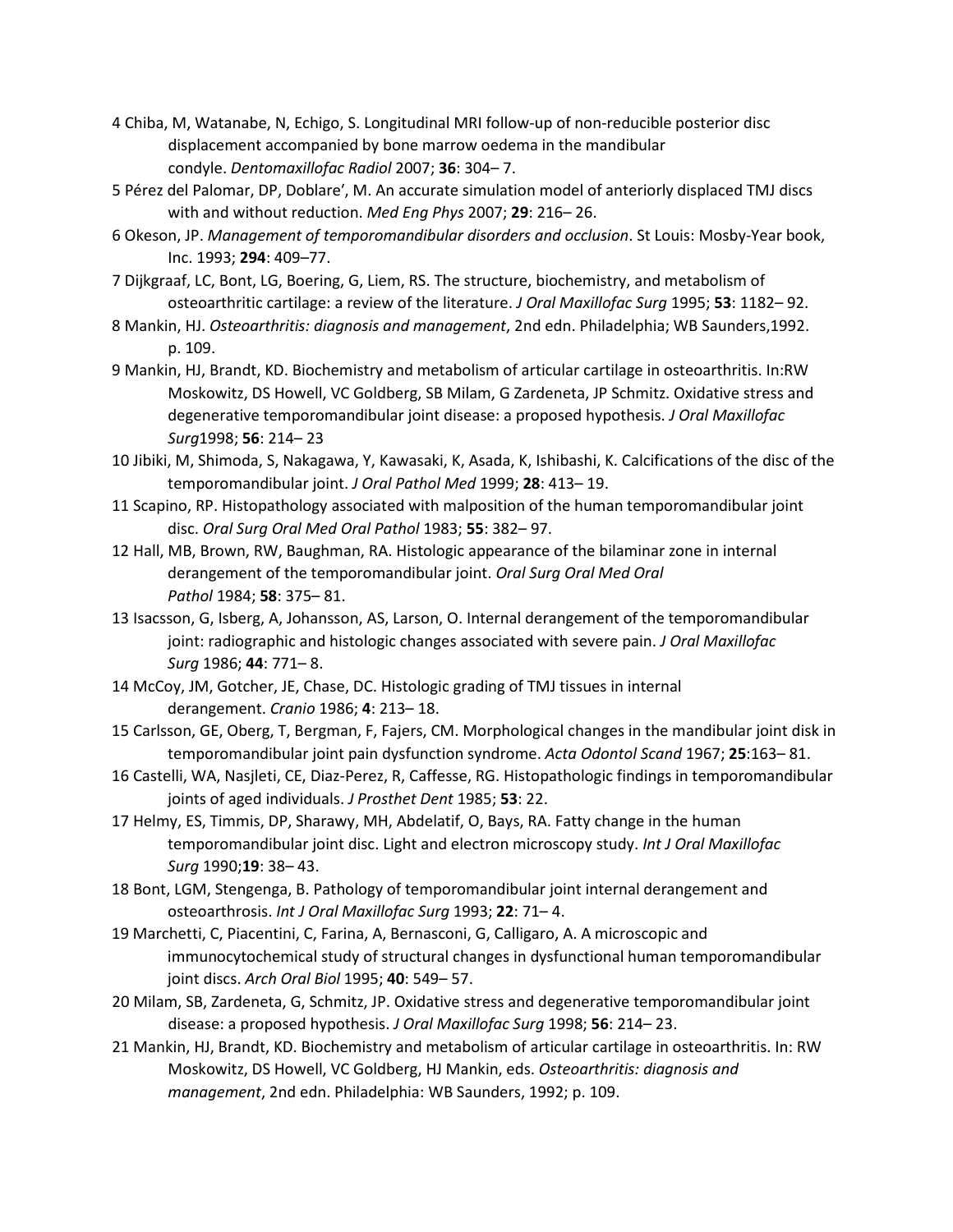- 22 Leonardi, R, Almeida, LE, Rusu, M, Sicurezza, E, Palazzo, G, Loreto, C. Tumor necrosis factor-related apoptosis-inducing ligand expression correlates to temporomandibular joint disk degeneration. *J Craniofac Surg* 2011; **22**: 504– 8.
- 23 Leonardi, R, Migliore, MR, Almeida, LE, Trevilatto, PC, Loreto, C. Limited fatty infiltration due to apoptosis in human degenerated temporomandibular joint disks: an immunohistochemical study. *J Craniofac Surg* 2010; **21**: 1508– 11.
- 24 Leonardi, R, Almeida, LE, Trevilatto, P, Loreto, C. Occurrence and regional distribution of TRAIL and DR5 on temporomandibular joint discs: comparison of disc derangement with and without reduction. *Oral Surg Oral Med Oral Pathol Oral Radiol Endod* 2010; **109**: 244– 51.
- 25 Loreto, C, Almeida, LE, Trevilatto, P, Leonardi, R. Apoptosis in displaced temporomandibular joint disc with and without reduction: an immunohistochemical study. *J Oral Pathol Med* 2011; **40**:103– 10.
- 26 Loreto, C, Almeida, LE, Migliore, MR, Catalbiano, M, Leonardi, R. TRAIL, DR5 and caspase 3 dependent apoptosis in vessels of diseased human temporomandibular joint disc. An immunohistochemical study. *Eur J Histochem* 2010; **54**: e40.
- 27 Loreto, C, Musumeci, G, Leonardi, R. Chondrocyte-like apoptosis in temporomandibular joint disc internal derangement as a repair-limiting mechanism. An *in vivo* study. *Histol Histopathol*2009; **24**: 293– 8.
- 28 Iimirzalioğlu, P, Uçkan, S, Güler, N, Haberal, A, Uçkan, D. Synovial apoptosis in temporomandibular joint disc displacement without reduction. *Oral Surg Oral Med Oral Pathol Oral Radiol Endod* 2009; **108**: 693– 8.
- 29 Huppertz, B, Frank, H, Kaufmann, P. The apoptosis cascade–morphological and immunohistochemical methods for its visualization. *Anat Embryol (Berl)*. 1999; **200**: 1– 18.
- 30 Matsuda, S, Mishima, K, Yoshimura, Y, Hatta, T, Otani, H. Apoptosis in the development of the temporomandibular joint. *Anat Embryol* 1997; **196**: 383– 91.
- 31 Spears, R, Oakes, R, Bellinger, LL, Hutchins, B. Tumour necrosis factor-alpha and apoptosis in the rat temporomandibular joint. *Arch Oral Biol* 2003; **48**: 825– 34.
- 32 Charriaut-Marlangue, C, Ben-Ari, Y. A cautionary note on the use of the TUNEL stain to determine apoptosis. *NeuroReport* 1995; **7**: 61– 4.
- 33 Adams, JM, Cory, S. The Bcl-2 protein family: arbiters of cell survival. *Science* 1998; **281**: 1322– 6.
- 34 Ferri, KF, Kroemer, G. Organelle-specific initiation of cell death pathways. *Nat Cell Biol* 2001; **3**:255– 63.
- 35 Green, DR, Reed, JC. Mitochondria and apoptosis. *Science* 1998; **281**: 1309– 12.
- 36 Park, JB, Kim, KW, Han, CW, Chang, H. Expression of Fas receptor on disc cells in herniated lumbar disc tissue. *Spine* 2001; **26**: 142– 6.
- 37 Bhardwaj, A, Aggarwal, BB. Receptor-mediated choreography of life and death. *J Clin Immunol*2003; **23**: 317– 32.
- 38 Griffith, TS, Brunner, T, Fletcher, SM, Green, DR, Ferguson, TA. Fas ligand-induced apoptosis as a mechanism of immune privilege. *Science* 1995; **270**: 1189.
- 39 Bellgrau, D, Gold, D, Selawry, H, Moore, J, Franzusoff, A, Duke, RC. A role for CD95 ligand in preventing graft rejection. *Nature* 1995; **377**: 630.
- 40 Kondo, T, Suda, T, Fukuyama, H, Adachi, M, Nagata, S. Essential roles of the Fas ligand in the development of hepatitis. *Nat Med* 1997; **3**: 409.